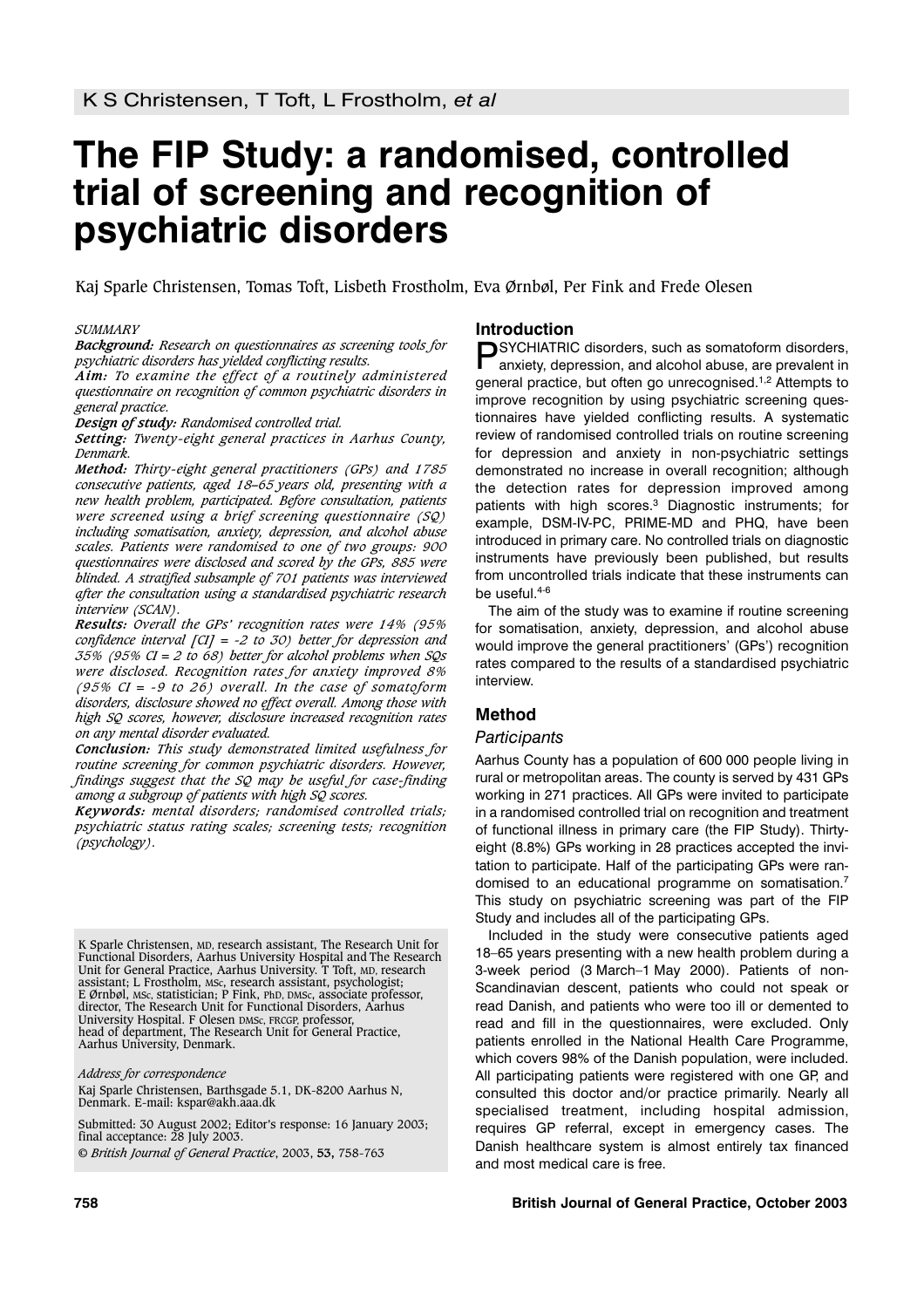# **HOW THIS FITS IN**

### *What do we know?*

Much psychiatric morbidity goes

unrecognised in primary care. Results from randomised controlled trials on

psychiatric screening in primary care are conflicting.

#### *What does this paper add?*

This study demonstrated limited usefulness from *routine* screening for common psychiatric disorders. However, findings suggest that the screening questionnaire may be useful for case-finding among a subgroup of patients with high questionnaire scores.

#### *Interventions*

*Screening questionnaire.* All of the patients included in the study were screened in the waiting room before consultation. A one-page screening questionnaire (SQ) was used, consisting of various rating scales: for somatisation this was the SCL-90R somatisation subscale (SCL-SOM)<sup>8</sup> and Whiteley-7.9 for anxiety and depression this was the SCL-8, <sup>10, 11</sup> and for alcohol abuse this was the CAGE.12 After completion, patients were randomised to either blinding or disclosure of the SQ information to the GP. All of the GPs were instructed on how to rate the questionnaire using a handy scoring template at the beginning of the consultation. Scores were expressed as positive predictive values (PPVs) on somatisation (symptom and illness worry score), mental disorder in general, depression, and alcohol dependence/abuse. The completion of the SQ usually took 2–5 minutes and the rating less than 1 minute. Immediately after consultation, the GPs completed a questionnaire on their own assessment. All GPs were free to use a handout stating ICD-10 criteria for somatoform disorder, anxiety, depression, and alcohol abuse.

#### *Outcomes*

The main outcome measures were the GPs' recognition of somatoform disorders, anxiety, depression, and alcohol abuse compared to the results of a psychiatric research interview. The GPs were asked to classify the main problem presented in one of the five following categories: physical disease, probable physical disease, medically unexplained symptoms, mental illness, and no physical problem. Later, this categorisation was dichotomised into 'physical disease' (first two categories) or 'somatisation'. The GPs were specifically asked whether the patient suffered from a significant psychiatric disorder, i.e. anxiety, depression or alcohol abuse.

After the consultation, a stratified sample, including every ninth eligible patient and all patients with high SQ scores, was selected for a semistructured standardised psychiatric interview (SCAN).<sup>13</sup> High scoring patients were defined as dichotomised scores on SCL-SOM >3, or Whiteley-7 >1, or SCL-8 >1, or CAGE >1. Among 894 selected patients, 193 (21.6%) declined, leaving 701 for interview. The SCAN generates ICD-10 diagnoses $14$  and has been used as a gold standard. Six psychiatrically trained physicians, certified at the Copenhagen WHO-SCAN Training Centre, conducted the interviews. Interviewers were blinded to screening results and randomisation status.

# *Sample size*

Sample size calculations targeted the educational programme. A simulation study was performed in order to assess how many GPs and patients would be required. A significant difference (*P*<0.05) from a chosen scenario in health between intervention and control patients was ascertained with a power of 68% upon inclusion of 300 patients with a positive somatoform diagnosis (15 GPs per group, 10 patients per GP), or with a power of 80% upon inclusion of 400 patients with a positive somatoform diagnosis (20 GPs per group, 10 patients per GP). Prevalence results from other studies suggest that 2000–2500 patients were needed to reach a sample size of 400 patients with a positive somatoform diagnosis<sup>1</sup>

# *Randomisation and blinding*

The medical secretaries were instructed on registration and inclusion procedures. Having obtained the patients' informed consent, the secretary broke a concealed nontransparent envelope with SQ and GP questionnaires. Having completed the SQ, patients were randomised to have the SQ disclosed or blinded to their GP. A colour code on the GP questionnaire clearly stated whether the secretary should hand over the SQ to the GP (disclosure) or whether to return it to the envelope (blinding).

# *Data processing*

Data from questionnaires and SCAN interviews were gathered using TELEform formulas. Diagnoses from SCAN interviews were processed by SCAN I-Shell (computer assisted personal interviewing application for SCAN 2.1) except for somatoform diagnoses, which were reprocessed separately with computer algorithms strictly according to ICD-10 criteria.

# *Statistical analysis*

All randomised patients were included. Unanswered questions on the SQ were automatically scored zero, based on the assumption that patients only responded to questions relevant to them. Our analysis was based on random allocation using complete datasets only. Statistical analysis was performed using STATA 7.0 for Windows and SPSS 10.0 for Windows. We investigated differences in baseline characteristics using unpaired *t*-tests and  $\chi^2$  tests. Sensitivity (SE), specificity (SP), correctly classified (CC), and relative odds ratio (ROR) were analysed using weighted logistic regression, thus correcting for skewness introduced by the stratified sampling procedure.<sup>15</sup> Absolute benefit increase (ABI), relative benefit increase (RBI) and number needed to test (NNT) were analysed using general linear modelling (GLM, family: Bernoulli, link: Identity) with the same weights to correct for the two-phase sampling procedure. Subgroup analyses on GPs and included patients were performed using weighted logistic regression. No explanatory variables were included in the logistic models for SE, SP and CC. For the analysis of ROR the explanatory variables were SQ, GP diagnosis and their interaction. In the GLM models SQ was the only explanatory variable.

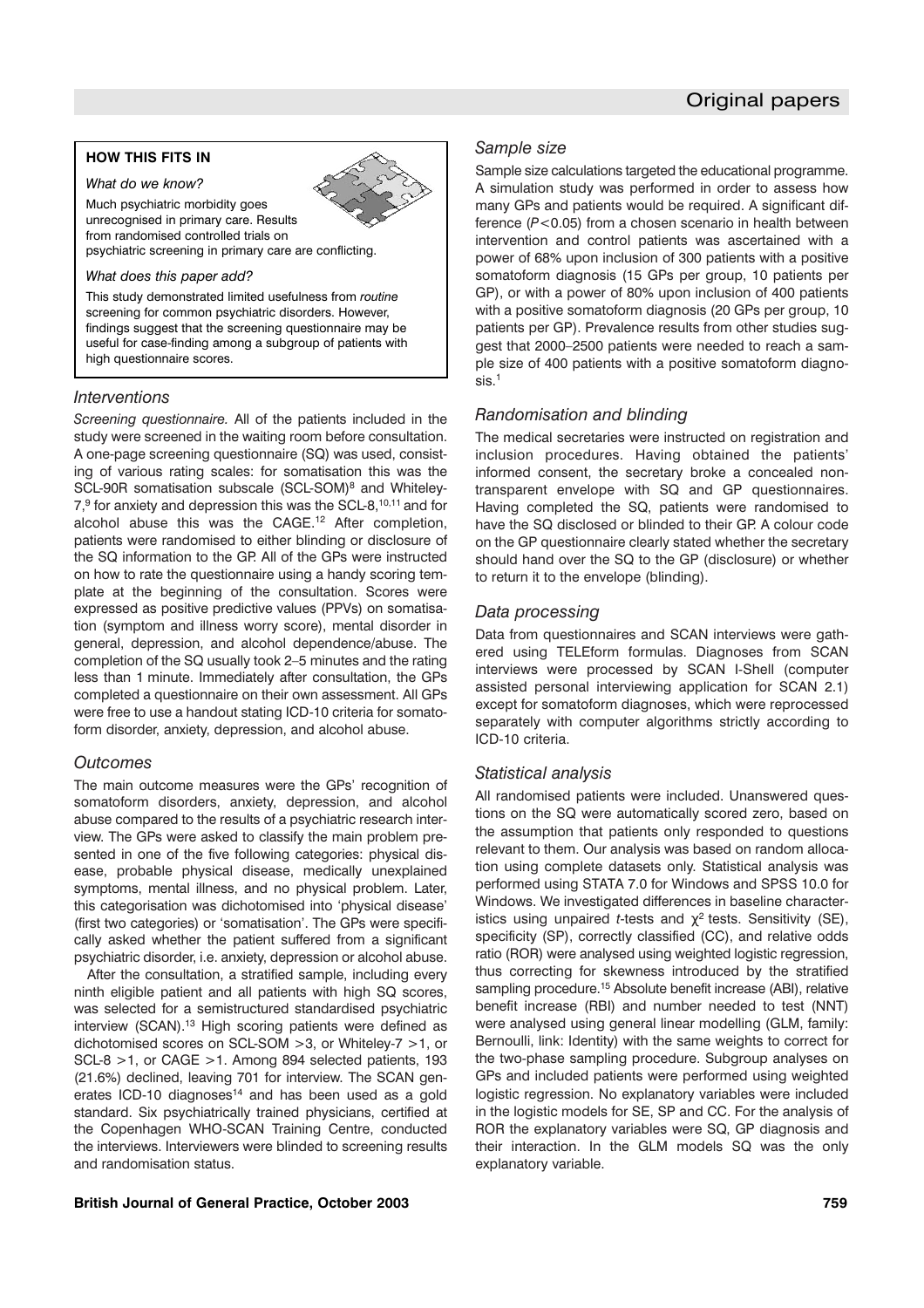# *Ethics*

This study was approved by The Science Ethics Committee in the Aarhus County, the Data Surveillance Authority and the Scientific Research Evaluation Committee of the Danish College of General Practitioners.

# **Results**

# *Participant flow*

Among the 2424 patients assessed for eligibility, 227 met exclusion criteria, 274 patients declined, and 138 could not participate for other reasons; for example, time pressure in clinic and patients not carrying reading glasses. Each patient was included only once. A total of 1785 (81.2%) patients joined the study (Figure 1).

# *Baseline data*

Participating GPs had practiced family medicine for fewer years than non-participating GPs (mean  $= 10.3$  versus 14.1 years, likelihood ratio test [LR-test] < 0.005), and more often reported having participated in longer courses (more than 3 days) in communication skills or psychological therapy (52.8% versus 39.5%, LR-test  $<$  0.05). Length of postgraduate psychiatric training, types of practice, and the GPs' age and sex were not found to have any statistically significant influence on recognition rates.

Declining patients had a mean age of 42.2 years com-

pared to 38.8 years among included patients (*P*<0.001, *t*-test), whereas we found no statistically significant sex differences. No significant differences were found in age or sex between included patients and patients not participating for other reasons. Differences in randomisation status (details in Table 1) were small; disclosure patients were slightly older  $(P = 0.09, t-test)$ .

Among the 894 patients selected for the SCAN interview, 701 (78.4%) accepted. Patients with low scores, younger patients, and men refused the interview more often than other groups, but the differences were small. Inter-rater agreement on psychiatric diagnosis was high ( $\kappa = 0.86$ ) (Toft *et al*, unpublished data, 2002).

# *Outcomes and estimation*

Data weighting was based on a stratified sample of 615 patients with high SQ scores and 84 with low scores (Table 2). Weighted estimates (Tables 3 and 4) suggested increased recognition of alcohol abuse, depression, and anxiety by disclosure, but levels only reached statistical significance for the first mentioned. Disclosure obviously improved overall correctness for any diagnosis of anxiety, depression, and alcohol abuse  $(ROR = 2.8, 95\%)$  $CI = 1.1$  to 7.3). Surprisingly, GP sensitivity to somatisation declined and specificity rose when SQs were disclosed.

Disclosure of SQs on high scores significantly improved recognition rates of all mental disorders evaluated (Table 5).



*Figure 1. Patient trial flow.*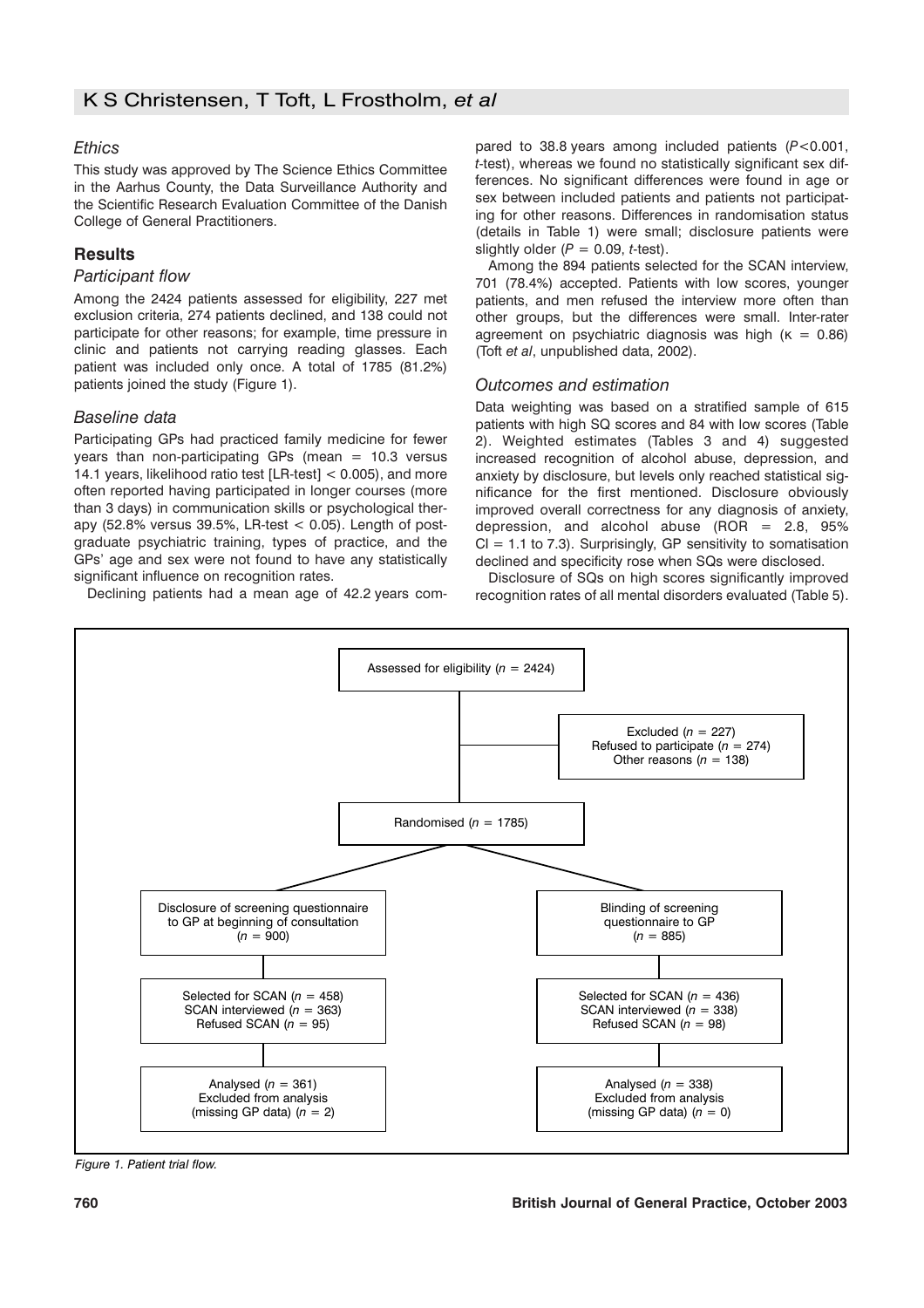#### *Table 1. Data on randomised patients.*

| Variables                                           | Blinding of SQ <sup>a</sup> | Disclosure of SQ | P-value |  |
|-----------------------------------------------------|-----------------------------|------------------|---------|--|
| Number of patients                                  | 885                         | 900              | 0.72    |  |
| Percentage female                                   | 61                          | 59               | 0.72    |  |
| Mean age in years (SDb)                             | 38.2 (12.9)                 | 39.3 (12.9)      | 0.09    |  |
| High score on rating scales                         | 377                         | 398              | 0.49    |  |
| Mean SCL-SOM scores (SD)                            | 2.3(2.3)                    | 2.2(2.3)         | 0.30    |  |
| Mean Whiteley-7 scores (SD)                         | 0.9(1.5)                    | 0.9(1.5)         | 0.66    |  |
| Mean SCL-8d scores (SD)                             | 1.2(2.1)                    | 1.1(2.0)         | 0.73    |  |
| Mean SCL-anxiety scores (SD)                        | 0.6(1.0)                    | 0.6(1.0)         | 0.81    |  |
| Mean SCL-depression scores (SD)                     | 0.6(1.3)                    | 0.6(1.3)         | 0.88    |  |
| Mean CAGE-alcohol scores (SD)                       | 0.2(0.6)                    | 0.2(0.6)         | 0.82    |  |
| GP not allocated/allocated to educational programme | 439/461                     | 433/452          | 0.95    |  |

 ${}^{a}SO$  = screening questionnaire:  ${}^{b}SD$  = standard deviation.

*Table 2. Data on SCAN interviewed patients. GPs' recognition of psychiatric disorders according to randomisation status; blinding (SQ-) or disclosure of screening information (SQ+).*

| ICD-10 diagnosis                                       | Intervention | GP sensitivity (%) |                | GP specificity (%) Correctly classified (%) |
|--------------------------------------------------------|--------------|--------------------|----------------|---------------------------------------------|
| High scores on screening questionnaires/ $(n = 617^a)$ |              |                    |                |                                             |
| Somatoform disorders <sup>b</sup>                      | SQ-          | 49/141 (34.8)      | 106/160 (66.3) | 155/301 (51.5)                              |
|                                                        | $SQ+$        | 70/150 (46.7)      | 119/164 (72.6) | 189/314 (60.2)                              |
| Anxiety disorder <sup>c</sup>                          | SQ-          | 18/71 (25.4)       | 195/230 (84.8) | 213/301 (70.8)                              |
|                                                        | $SO+$        | 31/75 (41.3)       | 201/239 (84.1) | 232/314 (73.9)                              |
| Depression, including dysthymiad                       | SQ-          | 37/91 (40.7)       | 190/210 (90.5) | 227/301 (75.4)                              |
|                                                        | $SQ+$        | 50/90 (55.6)       | 199/224 (88.8) | 244/314 (79.3)                              |
| Depression, excluding dysthymia <sup>e</sup>           | SQ-          | 32/70 (45.7)       | 206/231 (89.2) | 238/301 (79.1)                              |
|                                                        | $SQ+$        | 46/77 (59.7)       | 208/237 (87.8) | 254/314 (80.9)                              |
| Alcohol abuse <sup>f</sup>                             | SQ-          | 4/16(25.0)         | 278/285 (97.5) | 282/301 (93.7)                              |
|                                                        | $SQ+$        | 9/15(60.0)         | 283/299 (94.7) | 292/314 (93.0)                              |
| Low scores on screening questionnaires/ $(n = 84)$     | SQ-          | $3/7$ (42.9)       | 27/30 (90.0)   | 30/37(81.1)                                 |
| Somatoform disorders <sup>b</sup>                      | $SQ+$        | 3/17(17.6)         | 29/30 (96.7)   | 32/47 (68.1)                                |
| Anxiety disorder <sup>c</sup>                          | SQ-          | 0/2(0.0)           | 35/35 (100.0)  | 35/37 (94.6)                                |
|                                                        | $SQ+$        | 1/7(14.3)          | 39/40 (97.5)   | 40/47 (85.1)                                |
| Depression, including dysthymia <sup>d</sup>           | SQ-          | $1/0$ (-)          | 36/37 (97.3)   | 36/37 (97.3)                                |
|                                                        | $SQ+$        | $0/1$ (0.0)        | 45/46 (97.8)   | 45/47 (95.7)                                |
| Depression, excluding dysthymia <sup>e</sup>           | SQ-          | $1/0$ (-)          | 36/37 (97.3)   | 36/37 (97.3)                                |
|                                                        | $SQ+$        | $1/0$ (-)          | 46/47 (97.9)   | 46/47 (97.9)                                |
| Alcohol abuse <sup>f</sup>                             | SQ-          | $0/0$ (-)          | 37/37 (100.0)  | 37/37 (100.0)                               |
|                                                        | $SQ+$        | $0/0$ (-)          | 47/47 (100.0)  | 47/47 (100.0)                               |

<sup>a</sup>Missing GP data on 2 (0.3%) interviewed patients; <sup>b</sup>Somatoform disorders (F44, F45, F48.0); <sup>c</sup>Anxiety, exclusive specific phobias (F40.2) and somatoform disorders (F44, F45, F48.0); <sup>d</sup>Mood disorders, exclusive F30, F31.0-31.2, F31.7-31.9, F33.4; <sup>e</sup>Mood disorders, exclusive F30, F31.0-31.2, F31.7-31.9, F33.4 and 'dysthymia' (F34, F38); <sup>f</sup>Mental and behavioural disorders owing to use of alcohol (F10.01-F10.6).

Weighting data on high scores did not influence results decisively.

Subgroup analyses showed that GPs younger than 50 years old failed to recognise somatisation more often than GPs older than 50 years old when screening negative results were disclosed  $(P = 0.01)$ , yet they more often correctly diagnosed any alcohol abuse disorder  $(P = 0.001)$ . Screening disclosure did not produce statistically significant differences in recognition, which could be related to differences in GP sex, years of practicing family medicine, previous experience with communication and psychotherapy, or randomisation to the educational programme. Nor did subgroup analyses show any statistically significant differences in recognition rates as a result of screening disclosure, which could be related to patient age or sex.

#### **Discussion**

# *Summary of main findings*

This study demonstrated limited usefulness from routine screening for common psychiatric disorders in daily clinical practice. However, findings suggest that the SQ may be useful for case-finding among a subgroup of patients with high SQ scores.

# *The strengths and the limitations of this study*

The data suggest unbiased randomisation and successful blinding, but the accuracy of the inclusion procedure depended on the medical secretaries. Our analyses were based on random allocation and not 'intention to diagnose/treat', as 138 patients were registered as 'not participating for other reasons'. The found benefit from screening

#### **British Journal of General Practice, October 2003 761**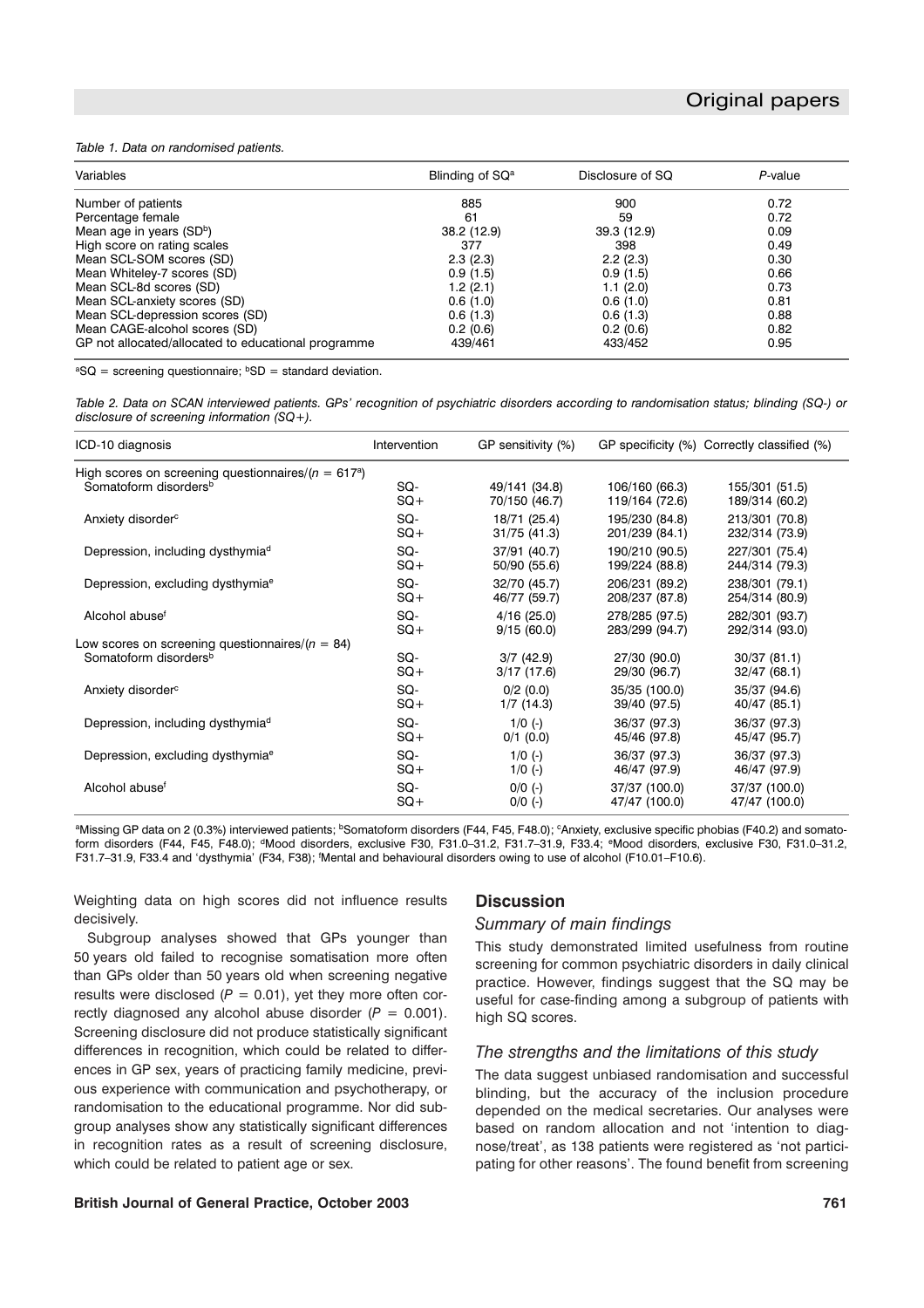*Table 3. General practitioners' recognition of psychiatric disorders according to randomisation status; blinding (SQ-) or disclosure of screening information (SQ+).* n *=701a, weighted data = 1785.*

| ICD-10 diagnosis                             | Intervention | GP sensitivity<br>$(95% \text{ Cl})$ | GP specificity<br>$(95% \text{ Cl})$ | Correctly classified<br>$(95% \text{ Cl})$ |
|----------------------------------------------|--------------|--------------------------------------|--------------------------------------|--------------------------------------------|
| Somatoform disorders <sup>b</sup>            | SQ-          | 36.8 (25.1 to 50.2)                  | 81.8 (73.0 to 88.3)                  | 67.8 (59.7 to 75.0)                        |
|                                              | $SO+$        | 30.9 (21.6 to 42.2)                  | 87.9 (81.5 to 92.3)                  | 65.0 (56.5 to 72.6)                        |
| Anxiety <sup>c</sup>                         | SQ-          | 19.6 (11.4 to 31.5)                  | 93.9 (91.5 to 95.8)                  | 83.7 (77.9 to 88.2)                        |
|                                              | $SO+$        | 27.9 (16.1 to 43.7)                  | 92.5 (88.3 to 95.3)                  | 80.6 (73.5 to 86.2)                        |
| Depression, including dysthymia <sup>d</sup> | SQ-          | 40.6 (31.0 to 51.0)                  | 94.7 (89.4 to 97.4)                  | 87.3 (82.6 to 90.9)                        |
|                                              | $SO+$        | 50.0 (36.7 to 63.3)                  | 95.0 (91.0 to 97.2)                  | 89.1 (84.4 to 92.5)                        |
| Depression, excluding dysthymia <sup>e</sup> | SQ-          | 45.8 (34.4 to 57.5)                  | 94.1 (89.1 to 96.9)                  | 89.0 (84.4 to 92.3)                        |
|                                              | $SO+$        | 59.8 (48.4 to 70.1)                  | 94.5 (90.8 to 96.8)                  | 91.1 (87.4 to 93.7)                        |
| Alcohol abuse <sup>f</sup>                   | SQ-          | 25.2 (9.5 to 52.0)                   | 98.9 (97.7 to 99.5)                  | 97.1 (95.4 to 98.2)                        |
|                                              | $SO+$        | 60.3 (34.3 to 81.6)                  | 97.9 (96.5 to 98.7)                  | 97.1 (95.5 to 98.2)                        |

aMissing GP data on 2 (0.3%) interviewed patients; bSomatoform disorders (F44, F45, F48.0); CAnxiety, exclusive specific phobias (F40.2) and somatoform disorders (F44, F45, F48.0); <sup>d</sup>Mood disorders, exclusive F30, F31.0-31.2, F31.7-31.9, F33.4; <sup>e</sup>Mood disorders, exclusive F30, F31.0–31.2, F31.7–31.9, F33.4 and 'dysthymia' (F34, F38); f Mental and behavioural disorders owing to use of alcohol (F10.0–F10.6).

*Table 4. Outcome from screening disclosure on GPs' recognition of various psychiatric disorders.*  $n = 701^a$ , weighted data = 1785.

| ICD-10 diagnosis                                | Absolute benefit<br>increase (ABI) <sup>9</sup><br>(95% CI) | Relative benefit<br>increase (RBI) <sup>h</sup><br>$(95% \text{ Cl})$ | Relative odds ratio<br>$(ROR)^{i}$<br>$(95% \text{ Cl})$ | Number needed<br>to test (NNT)<br>$(95% \text{ Cl})$ |
|-------------------------------------------------|-------------------------------------------------------------|-----------------------------------------------------------------------|----------------------------------------------------------|------------------------------------------------------|
| 1. Somatoform disorders <sup>b</sup>            | $-5.9$ ( $-22.3$ to $10.6$ )                                | $-15.9$ ( $-48.2$ to 36.3)                                            | 1.2 $(0.4 \text{ to } 3.3)$                              |                                                      |
| 2. Anxiety disorder <sup>c</sup>                | $8.3$ (-8.9 to 25.5)                                        | 42.4 (-30.3 to 191.1)                                                 | 1.3 $(0.4 \text{ to } 4.0)$                              | 12 $(-)$                                             |
| 3. Depression, including dysthymia <sup>d</sup> | $9.4$ (-7.6 to 26.3)                                        | 23.1 (-14.9 to 78.0)                                                  | $1.5(0.5)$ to $5.0$ )                                    | 11 $(-)$                                             |
| 4. Depression, excluding dysthymia <sup>e</sup> | 14.0 (-2.1 to 30.1)                                         | 30.6 (-4.7 to 79.0)                                                   | 1.9 $(0.6 \text{ to } 5.7)$                              | 7 (-)                                                |
| 5. Alcohol abuse <sup>f</sup>                   | 35.2 (2.0 to 68.4)                                          | 139.7 (-7.9 to 523.9)                                                 | $2.3$ (0.4 to 13.6)                                      | 3 (1 to 29)                                          |
| Any diagnosis of 1, 2, 3 or 5                   | $-4.5$ ( $-18.0$ to $9.1$ )                                 | $-11.1$ ( $-37.7$ to 27.0)                                            | $0.7$ (0.2 to 2.2)                                       |                                                      |
| Any diagnosis of 2, 3 or 5                      | 7.2 (-7.6 to 22.1)                                          | 22.9 (-18.8 to 86.0)                                                  | 2.8 (1.1 to 7.3)                                         | 14 $(-)$                                             |

aMissing GP data on 2 (0.3%) interviewed patients; bSomatoform disorders (F44, F45, F48.0); cAnxiety, exclusive specific phobias (F40.2) and somatoform disorders (F44, F45, F48.0); <sup>d</sup>Mood disorders, exclusive F30, F31.0-31.2, F31.7-31.9, F33.4; <sup>e</sup>Mood disorders, exclusive F30, F31.0-31.2, F31.7-31.9, F33.4 and 'dysthymia' (F34, F38); 'Mental and behavioural disorders owing to use of alcohol (F10.01-F10.6); 9ABI = SE (SQ+) - SE(SQ-) where SE = GP sensitivity and SQ = screening questionnaire blinding or disclosure (- or +); <sup>h</sup>RBI = (SE(SQ+) – SE(SQ-)) / SE(SQ-); iROR = OR(SQ+) /OR(SQ-) where OR = true positive∗true negative / false positive∗false negative; j NNT = 1/ABI.

may potentially be diluted by: the lack of a 'run-in period' for the screening procedure, a potential Hawthorn bias as a result of the focus on recognition, a cross-contamination of the GPs' diagnostic approaches, a sensitisation of participating patients regardless of randomisation status, better communication skills and psychotherapeutic training status of participating than non-participating GPs, the introduction of an educational programme mainly focusing on somatisation, and the slightly younger age among participating than among non-participating patients, given the observed rise in psychiatric morbidity with age. (Toft *et al*, unpublished data, 2002)

Our screening instrument was evaluated on an appropriate spectrum of patients (i.e. patients consulting their GP for a new complaint). All questionnaires had previously been tested in different settings. Even so, questions may be raised concerning the extent to which the ICD-10 can be regarded as a reference or 'gold standard' in general practice.<sup>16,17</sup> This may especially be the case when trying to make the concept of somatisation operational in primary care,18 as the term 'medically unexplained physical symptoms' is still causing confusion.19 In order to reduce the lack of specificity, we chose to validate the GPs' perception of the problem presented (genuinely physical or non-physical) against any ICD-10 diagnosis of somatoform disorders. This approach will tend to underestimate the GPs' recognition of somatoform disorders in cases where the somatising patient presents a genuinely physical condition as the main problem.

Surprisingly, secondary analyses showed evidence of systematic selection bias for SCAN interview among patients with low SQ scores. Patients having a somatoform or anxiety disorder more often accepted interview when SQs had been disclosed (20/47 [43%]) than when SQs were blinded  $(8/37 \t{22\%}]$ ,  $P = 0.04$ ). This potential bias could account for the observed differences in the GPs' recognition rates among low-scoring patients (Table 2). We found no way to correct for this. On the other hand, no evidence of selection bias was found concerning randomisation status among the high-scoring patients interviewed.

Moreover, one still has to assess the operational characteristics of the SQ. We reported a PPV of 5% for patients screened negative on Whiteley-7 to the GPs. Using the present data, presuming there was no selection bias for interview, a PPV of 30% would be more appropriate.

#### *Comparison with the existing literature*

To our knowledge this study differs from previous randomised, controlled trials on psychiatric screening by giving information on a range of psychiatric disorders. A sys-

#### **762 British Journal of General Practice, October 2003**